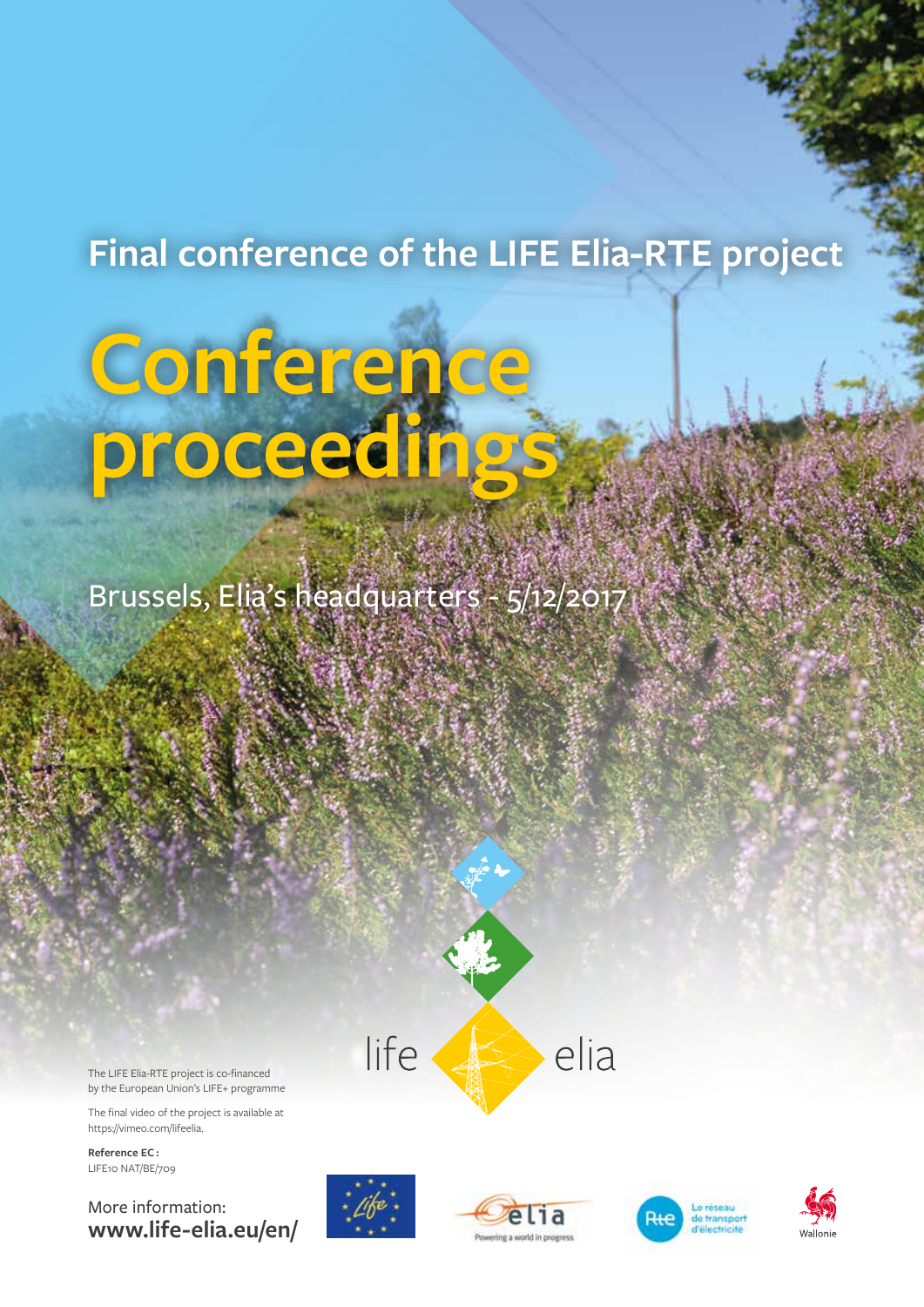## Program

| <b>Timing</b> | <b>Topics</b>                                                                                                                     | <b>Speakers</b>                                                   |
|---------------|-----------------------------------------------------------------------------------------------------------------------------------|-------------------------------------------------------------------|
| 08.30-09.00   | Welcoming coffee                                                                                                                  |                                                                   |
| 09.00-09.10   | Opening speech                                                                                                                    | Ilse Tant (Elia)                                                  |
| 09.10-09.15   | Program of the day                                                                                                                | Simon de Voghel (LIFE Elia-RTE)                                   |
| 09.15-09.35   | The LIFE Elia-RTE project: alternative vegetation management<br>in Belgium and France. Project and results.                       | Gérard Jadoul (LIFE Elia-RTE)                                     |
| 09.35-09.55   | Elia: the Transmission System Operator in Belgium.<br>From the beginning of the project to the perspectives.                      | Johan Mortier (Elia)                                              |
| 09.55-10.15   | RTE: the 7 French sites and the environmental global approach                                                                     | Agnès Labbaye and<br>Jean-François Lesigne (RTE)                  |
| 10.15-10.30   | Q&A                                                                                                                               |                                                                   |
| 10.30-11.00   | <b>Coffee Break</b>                                                                                                               |                                                                   |
| 11.00-11.15   | LIFE Elia-RTE: the 13' movie                                                                                                      | LIFE Elia-RTE                                                     |
| 11.15-11.35   | The main challenges for the Energy sector and for the Transmission<br><b>System Operators</b>                                     | Tomasz Jerzyniak (EU, DG Energy)                                  |
| 11.35-11.55   | Building strong tools to develop and monitor of actions on site:<br>mapping, database and indicators                              | Jean-François Godeau (LIFE Elia-RTE)                              |
| 11.55-12.15   | Cost-benefit analysis and communication actions of the LIFE Elia-RTE                                                              | Simon de Voghel (LIFE Elia-RTE)                                   |
| 12.15-12.30   | Q&A                                                                                                                               |                                                                   |
| 12.30-14.00   | Lunch                                                                                                                             |                                                                   |
| 14.00-14.20   | Combining business and nature: how private sector and linear<br>infrastructure can contribute to halt the loss of biodiversity    | Micheal O'Briain and Christina Pantazi<br>(EU, DG Environment)    |
| 14.20-14.40   | Financing projects through the Natural Capital Financing Facility                                                                 | Stefanie Lindenberg and John Sinner<br>(European Investment Bank) |
| 14.40-14.55   | European networking actions of the LIFE Elia-RTE:<br>main results and perspectives                                                | Simon de Voghel (LIFE Elia-RTE)                                   |
| 14.55-15.15   | Q&A                                                                                                                               |                                                                   |
| 15.15-15.30   | <b>Coffee Break</b>                                                                                                               |                                                                   |
| 15.30-16.45   | Roundtable "Public acceptance, biodiversity and vegetation management:<br>towards which future for Transmission System Operators" | Roundtable                                                        |
| 16.45-17.00   | Closing speech                                                                                                                    | Gérard Jadoul (LIFE Elia-RTE)                                     |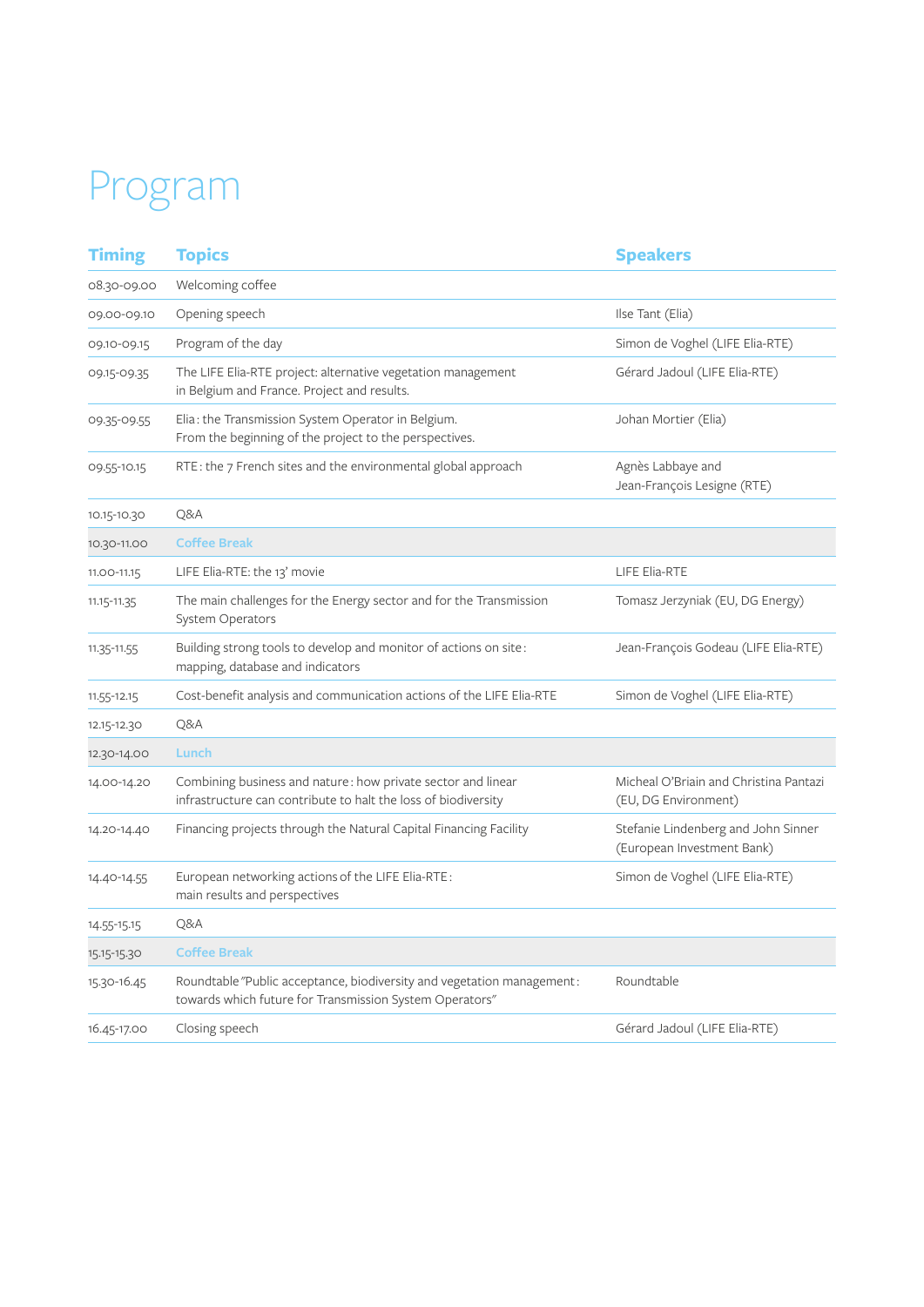## Afternoon Round table Wrap-up of the day

Here are the answers of the 4 different groups.

#### **Group 1: What are the obstacles to develop alternative vegetation management?**

The obstacles are (without hierarchy):

- $\rightarrow$  Acceptance by the landowners which can be increased by the diversity of the situation of the landowners and also the complexity of the cadastre of the parcels
- $\rightarrow$  Lack of human resources and expertise inside of the companies, because it's not their core business.
- $\rightarrow$  The safety for people working under the lines. TSO want to be sure that the job can be done in safe conditions.
- $\rightarrow$  The initial costs. And some of the participants consider than the results of the cost-benefit analysis are not always relevant to change the management.
- $\rightarrow$  The shift needed in the habits and procedures within the company
- $\rightarrow$  Will the regulator accept the new vegetation management methods?
- $\rightarrow$  The legal context, which is different in each country

#### **Group 2: What are the 3 key messages you are going to take back home? Could you also give 1 point that surprised you in the presentations?**

- ȝ Good return from the money invested
- $\rightarrow$  Relevant solution for the public acceptance of the network
- $\rightarrow$  Although there is a lot of things to learn about what was done in the LIFE Elia-RTE, every TSO will have to adapt to the local situation (authorizations and controlling organism are different)

The surprise from the presentations is the fact that we noted that what was done within the LIFE Elia-RTE project is a lot of work! (mapping, agreements, on site work...)

#### **Group 3: How this vegetation management actions can be pushed forward in Europe… what would be the next steps?**

- ȝ To create an apply a toolkit (for example "how can we practically apply actions in the field" , also to explain to our employees how and why doing it)
- ȝ An enhancing communication: we have to convince people, internally but also externally; what are the benefits of alternative vegetation measures (financial, societal and for the biodiversity)
- $\rightarrow$  Emphasize on existing legislation (N2000 directives)
- $\rightarrow$  For a company, it's also important to describe targets, to make it clear, "what is the way, what do we want to achieve?" It's not only for internal personal but also for the external perception.
- $\rightarrow$  Start actions! To copy best practices examples that we already know. We can transfer them to others areas. We can start on small projects, and also upscale small ones to bigger one.

#### **Group 4: What are, for you, the main assets (positive points) these actions could bring to a TSO company? Any other insight concerning other type of companies?**

- ȝ Improve social acceptance (working with local landowners, local stakeholders, community groups…) improve how people see projects and the TSO (---> quicking up processes and avoiding the perception of greenwashing)
	- The pride with TSO's staff. Good for the company that the staff is enthusiastic about the project.
	- Whatever the CBA's outputs, the fact that actions are aiming at improving nature is a self-standing reason to launch projects.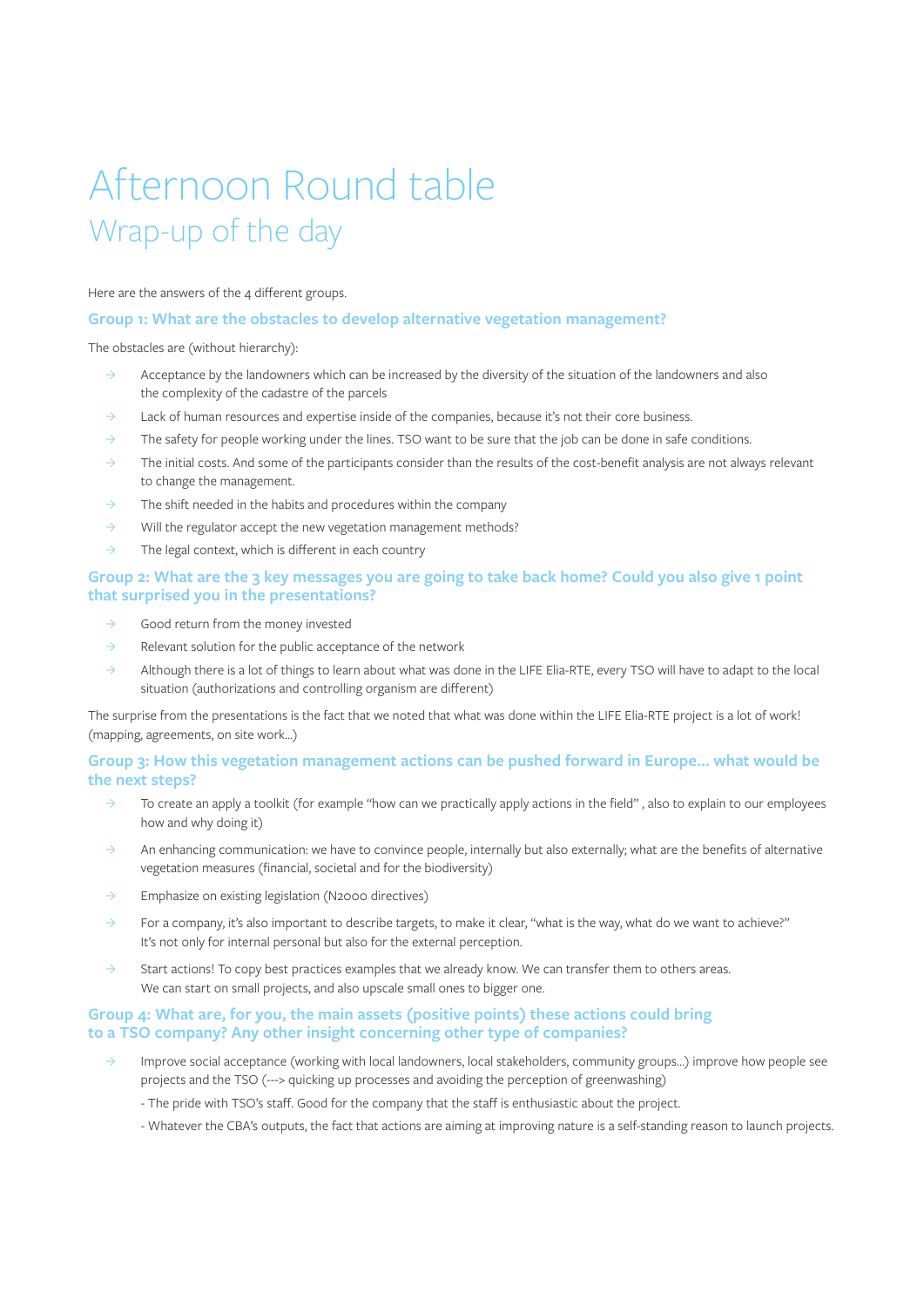## Life Elia - RTE and Public Acceptance

Life Elia-RTE – December 5, 2017 Ilse Tant

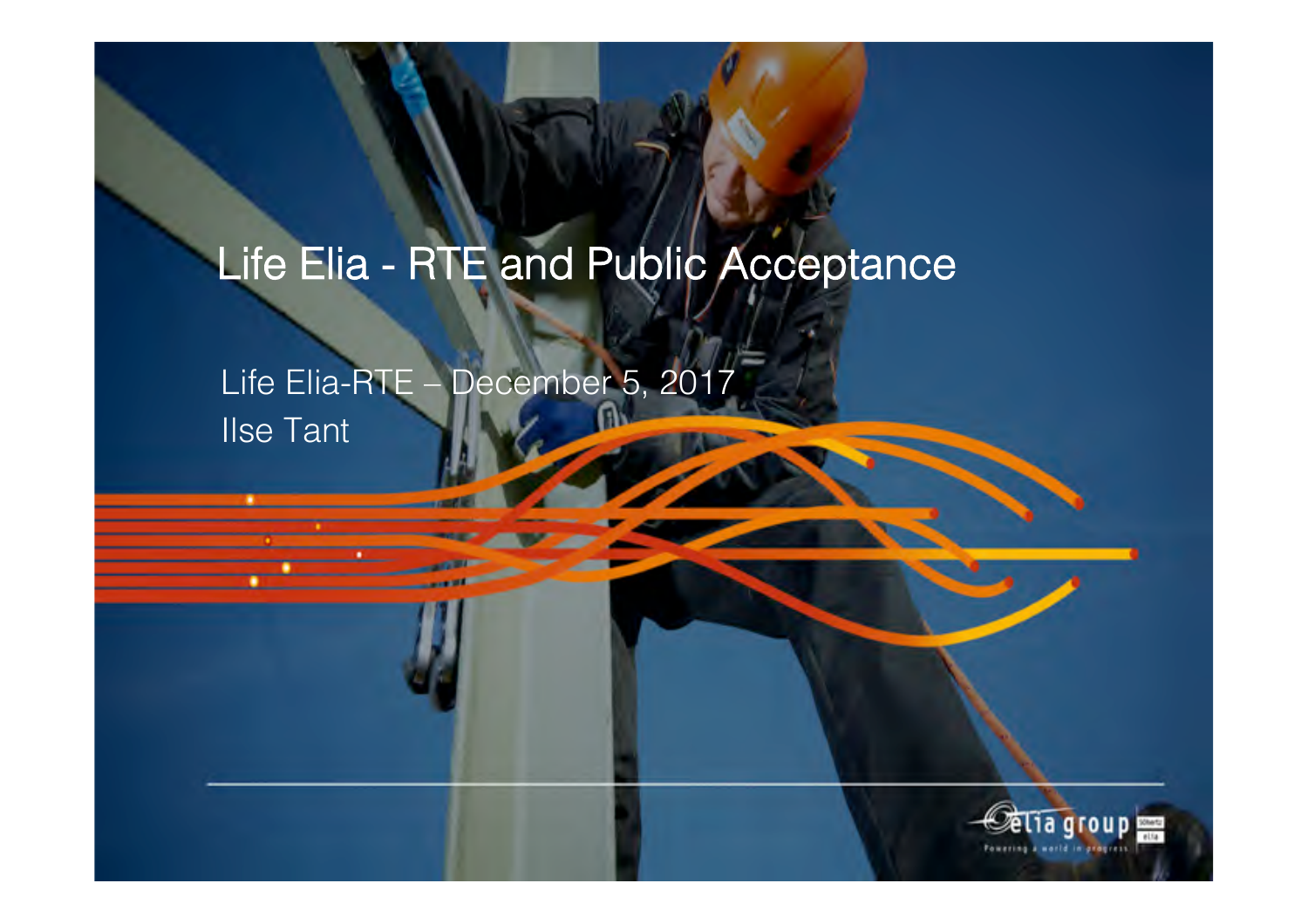## **Elia & Life Elia-RTE since 2011**



Aim: establish ecological corridors under overhead high voltage lines



#### **As well as…**

- ... restore natural habitats within the framework of Natura 2000, and beyond
- ... provide training and information to target groups.
- ... raise the general public's awareness.

These factors account for a general knowledge of **the principles of Elia**  and **support the public acceptance.**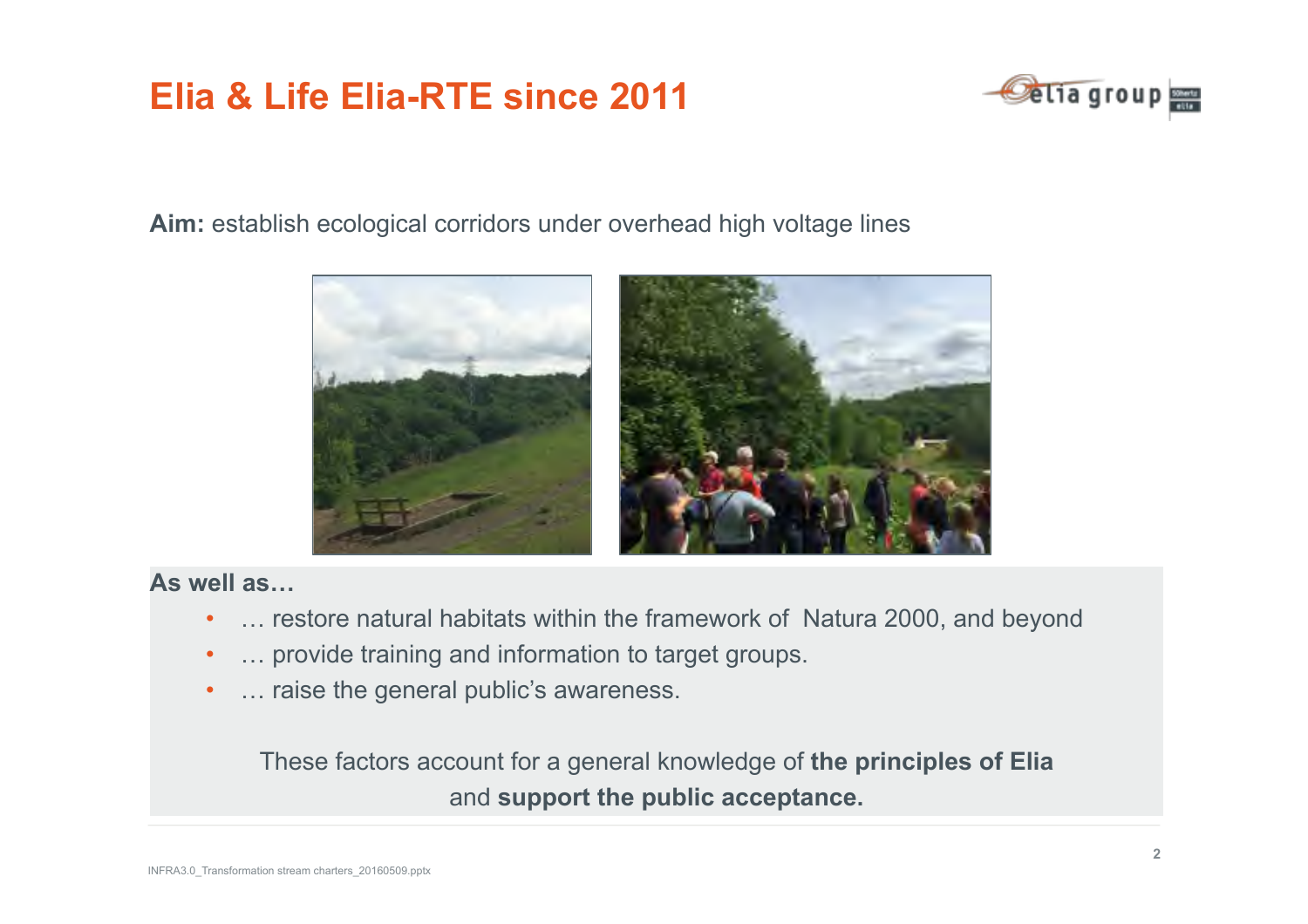## **Elia & Life Elia–RTE since 2011**



#### **Resumed**

- **Elia signed for this LIFE project 6,5 years ago and at the beginning, we did not really know which journey we were going for.**
- **It has been a challenge to change our way to look at vegetation under overhead lines, but the maintenance department managed to adapt its way of working**
- **Our teams are discovering new challenging and interesting ways of managing vegetation**

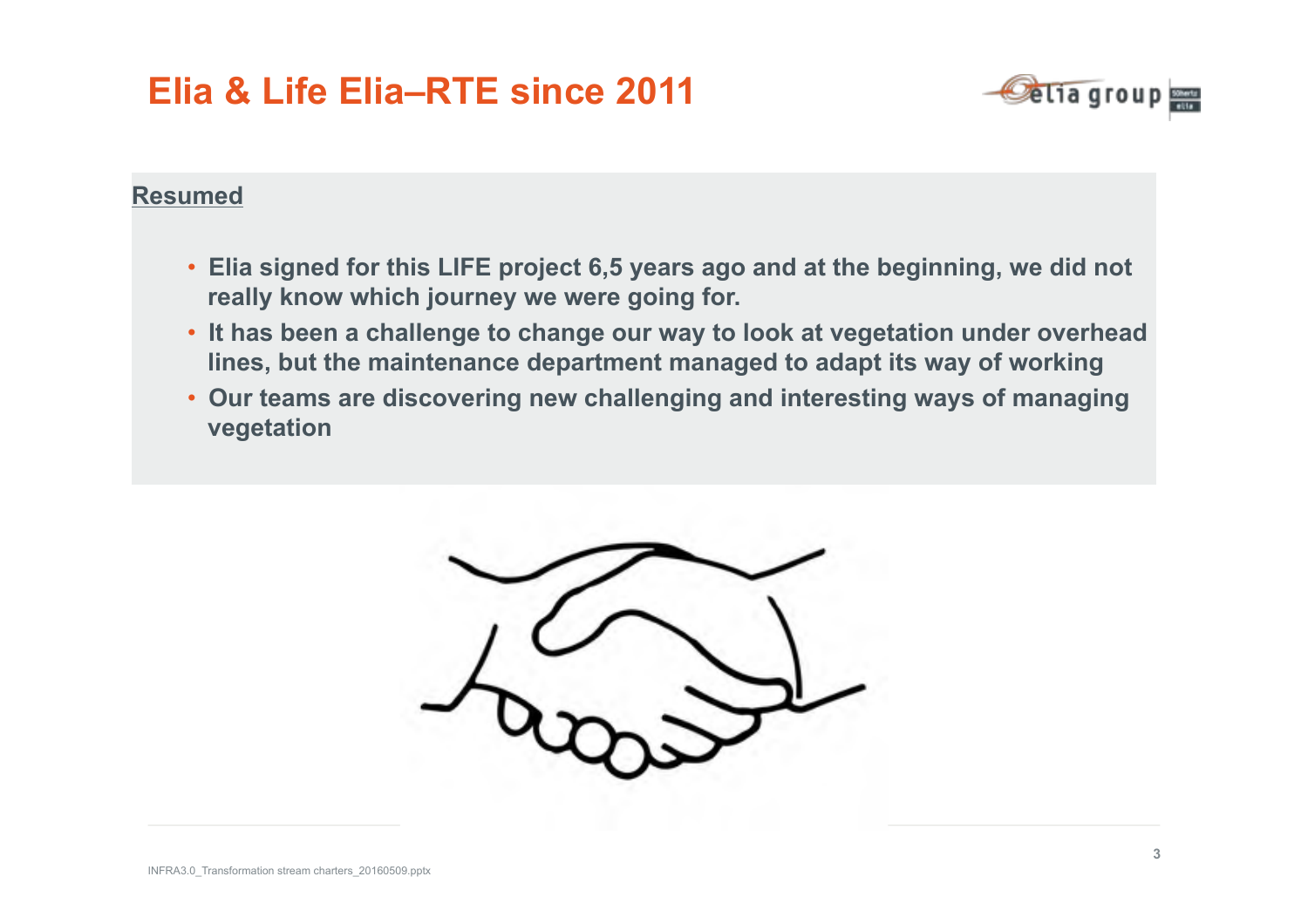### **What does Life Elia-RTE contribute in terms of**  $\triangle$  **aliagroup Public Acceptance?**

Life Elia-RTE helps Elia to **reinforce its mission**, namely ensuring a **sustainable energy transition**, with care for **the environment, biodiversity** and **local residents.** 

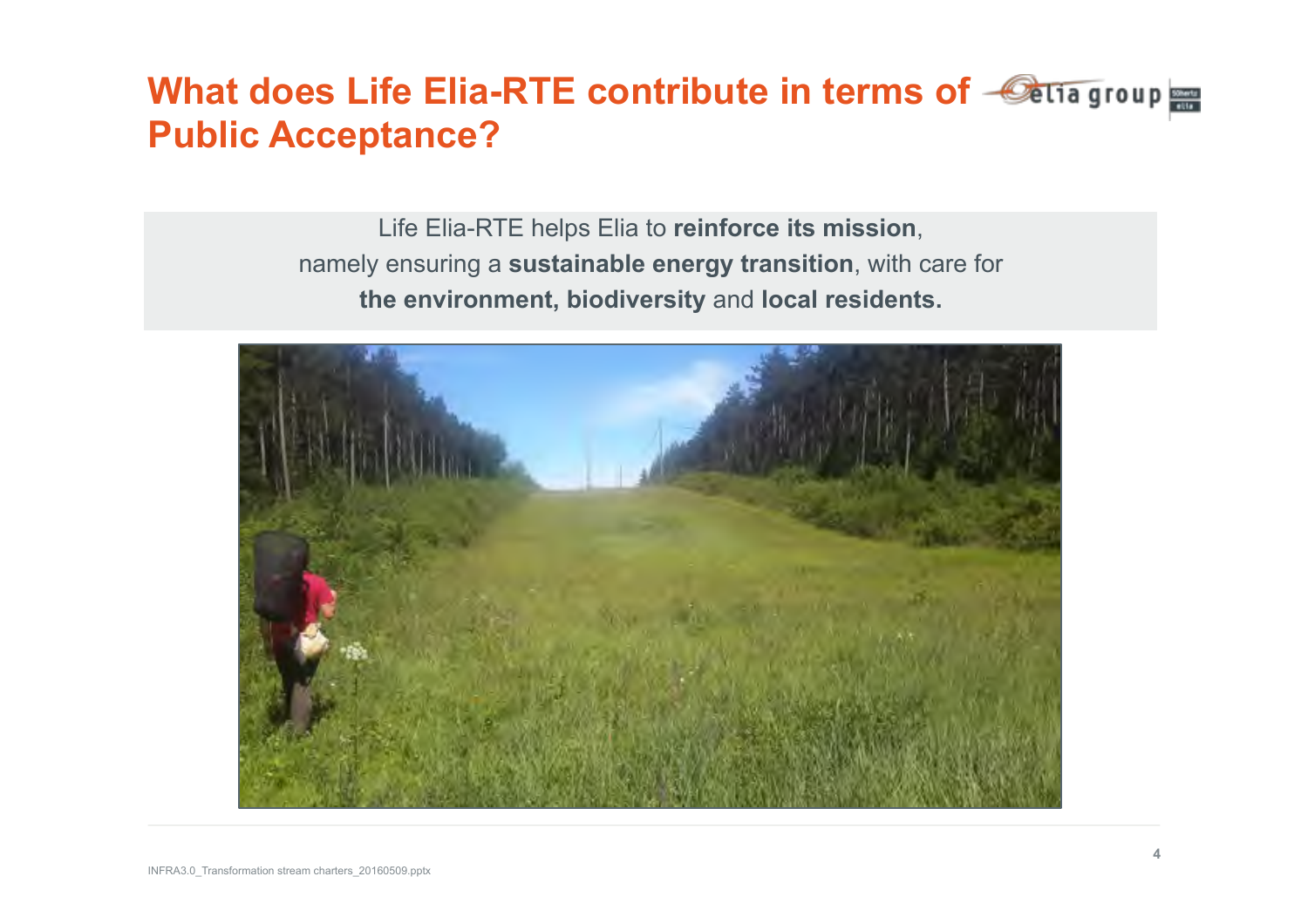### **What does Life Elia-RTE contribute in terms of Public Acceptance?**



**Through Life Elia-RTE, Elia connects and works together with regional and federal stakeholders: this project is carried out by and for them.** 

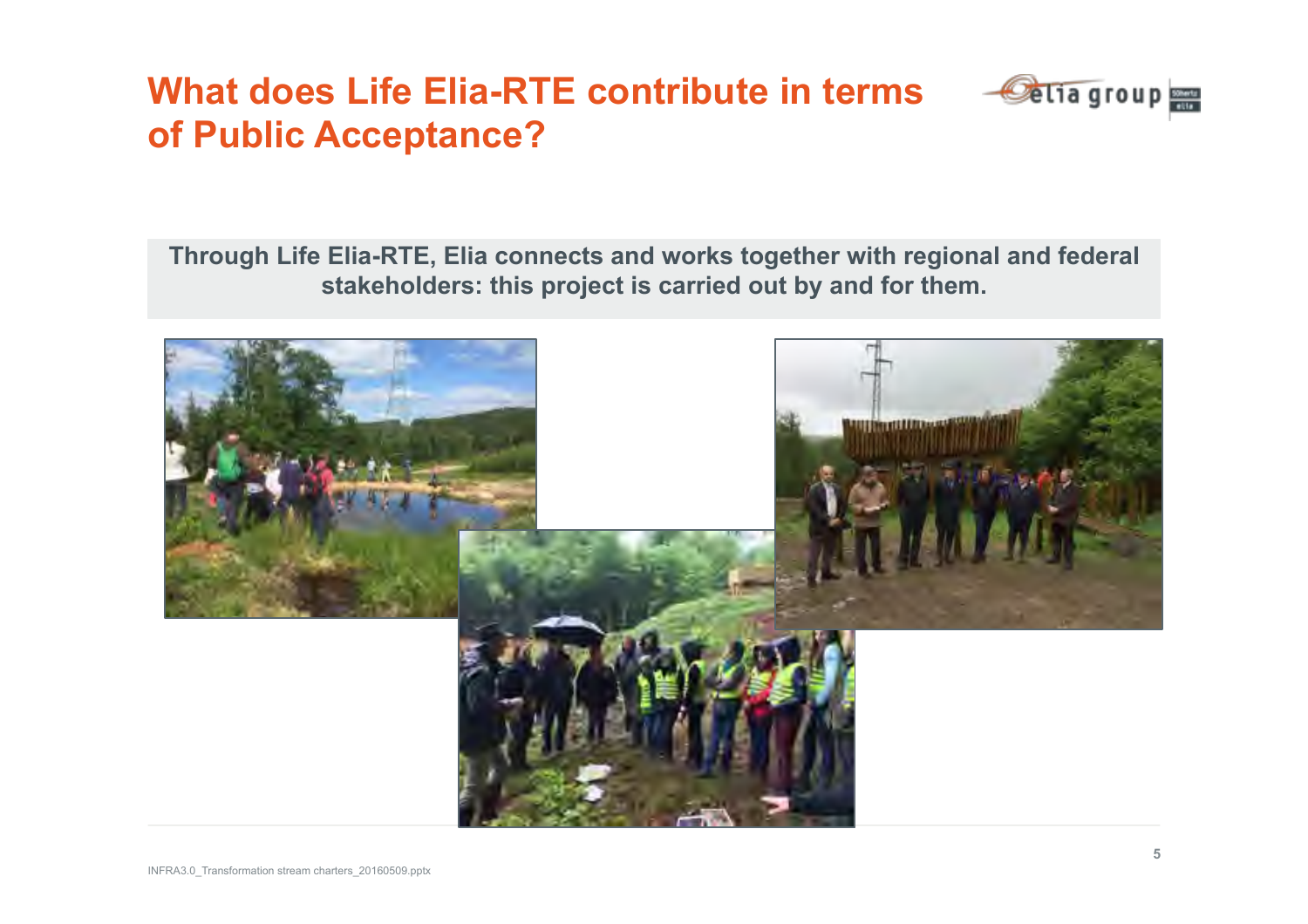### **What happens next?**

![](_page_8_Picture_1.jpeg)

#### **Elia is willing to push things forward by continuing this project, knowing all the benefits**

This collaboration has a positive impact on the local environment and our relationship with stakeholders.

Elia therefore seizes the opportunity to expand this project to the rest of Belgium and…

- … further enhance **local biodiversity**.
- … further **reduce the cost of maintaining** ecological corridors beneath power lines.
- … dispose of more redeveloped areas to emerge as **educational** or **touristic sites.**

![](_page_8_Picture_8.jpeg)

INFRA3.0\_Transformation stream charters\_20160509.pptx